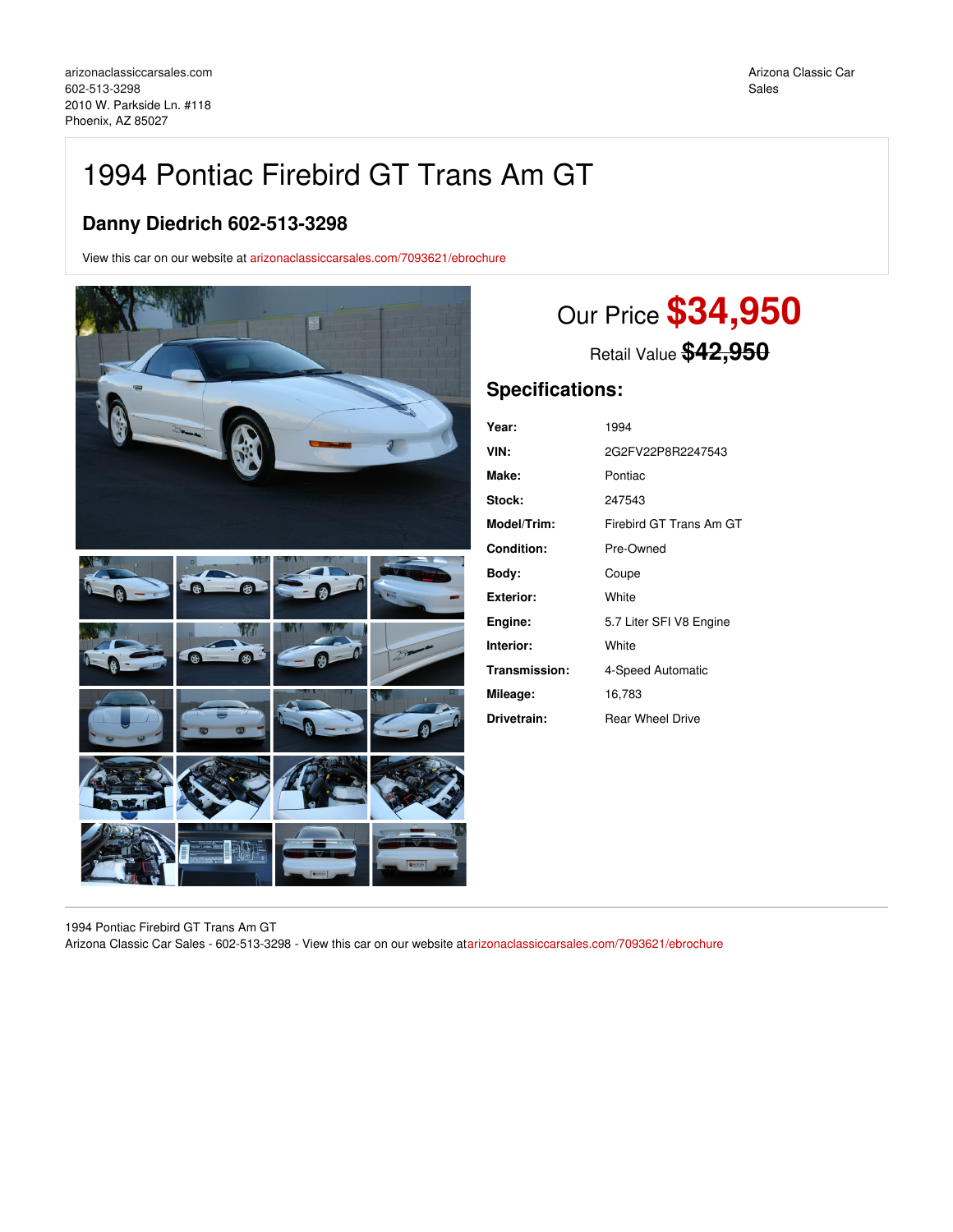

1994 Pontiac Firebird GT Trans Am GT Arizona Classic Car Sales - 602-513-3298 - View this car on our website at[arizonaclassiccarsales.com/7093621/ebrochure](https://arizonaclassiccarsales.com/vehicle/7093621/1994-pontiac-firebird-gt-trans-am-gt-phoenix-az-85027/7093621/ebrochure)